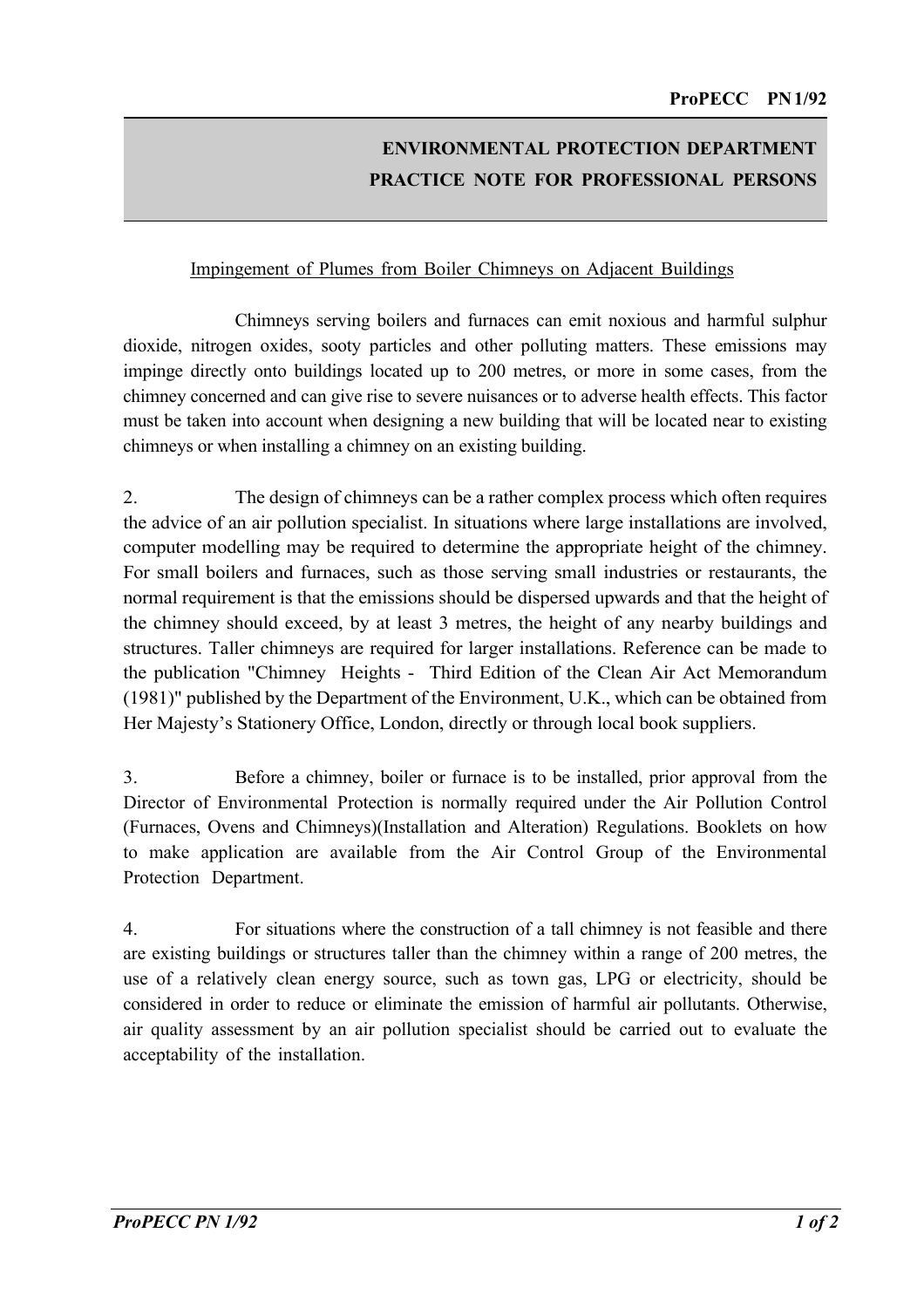5. Where new tall buildings are planned near to existing chimneys or chimneys, it is likely that all or part of the new buildings will be exposed to very high level of air pollution. Whilst the design of the new buildings cannot eliminate the air pollution, there are practicable measures that can be adopted to minimize the effects of the air pollution on the occupants. Hence, whenever tall buildings are planned near to existing chimneys, a detailed air quality assessment should normally be carried out and advice sought from an air pollution specialist.

6. For further guidance, please contact the Air Policy Group of the Environmental Protection Department.

> (Stuart B. Reed) Director of Environmental Protection

Environmental ProtectionDepartment 28/F Southorn Centre 130 Hennessy Road WanChai

Issued April 1992 Ref. : EP 81/C2/28 Annex I